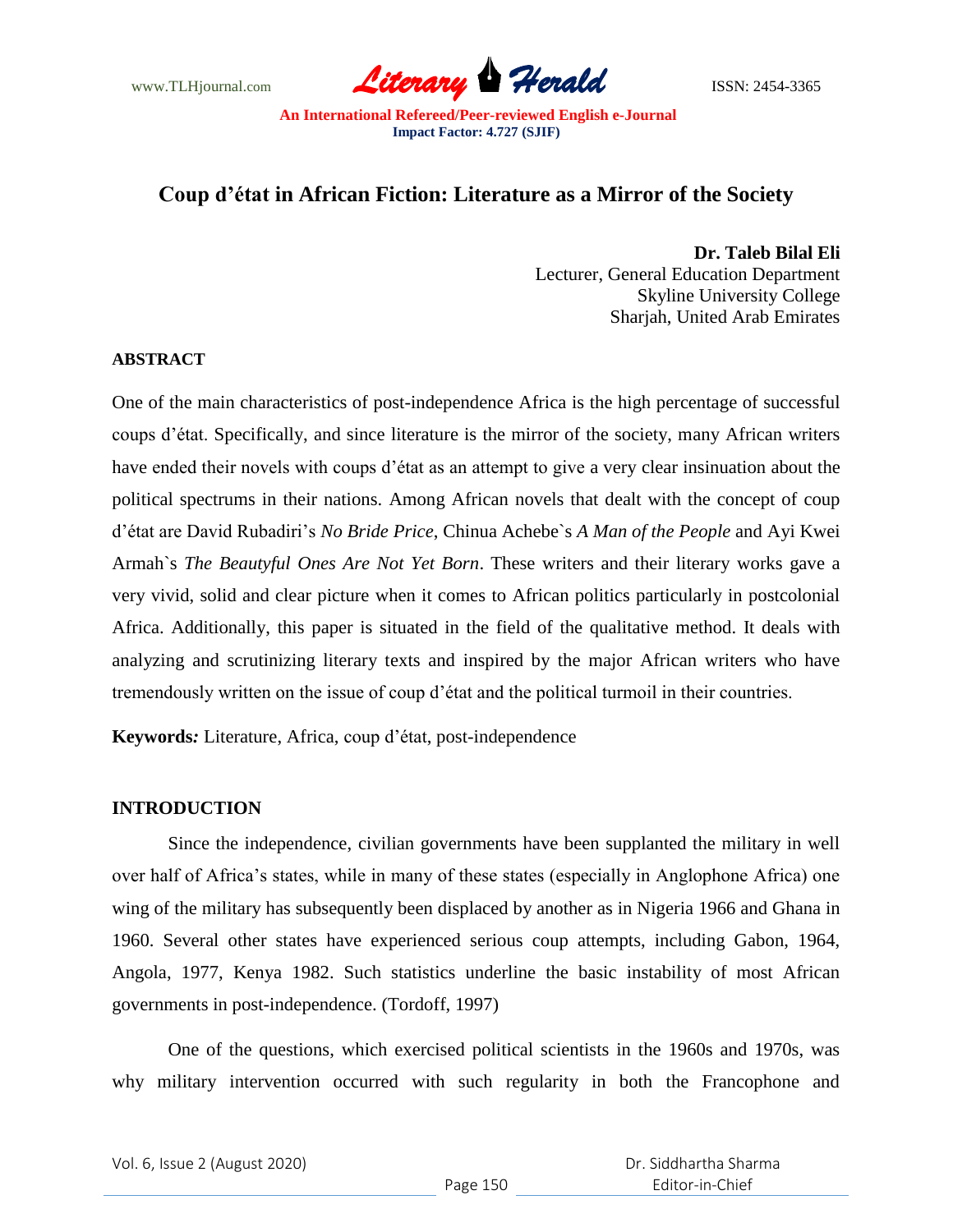

Anglophone states. Some sought the answer in societal tensions, which, it was argued, more or less sucked the military into the political system. Some even regarded the military as the ideal instrument of post-colonial governance in the sense that it was supposedly a 'modern' institution, which might assist the task of economic modernisation.

The poverty of the modernisation paradigm emerged with particular clarity in relation to the military, which proved no more efficient, "modern" institution which transcended ethnicity and which possessed skills, which might assist the task of economic modernisation. The poverty of the modernisation paradigm emerged with particular clarity in relation to the military, which proved no more efficient, "modern", or development oriented than the politicians it displaced. In the light of evidence, other analysts such as Samuen Decalo asserted that the coup syndrome was rooted less in societal causes, and rather more in the military itself. Corporate pride, ethnic jealousies and personal aggrandisement were seen as some of the factors, which came into play.

To this may be added the demonstration effect, because after the first takeovers it became apparent that mounting a coup was actually not that difficult. It merely required a tight-knit group of conspirators that could deploy enough soldiers to arrest key figures, and take over strategic installations – notably the radio-station and the airport. If presented with a fait accompli and a plausible justification for acting, the rest of the armed forces would probably fall into line (Nugent, 2004).

But why has postcolonial Africa been so vulnerable to military coup? Examination of the different types of military interventions and comparison of the immediate independence period with the 1970s show the major sources of coups to ethnic antagonisms stemming from cultural plurality and political competition, and the presence of strong militaries with factionalized officer corps. There is no evidence for a political "overload" due to rising mass participation, but politically factionalized regimes were more vulnerable to coups. During the 1970s, export dependence created political penetration, by strength states, deterred coups. Military coups are largely driven by elite rivalries inside the military and the civilian government. Stable rule would require an elite pact to regulate political competition within multi ethnic stales (Nugent, 2004).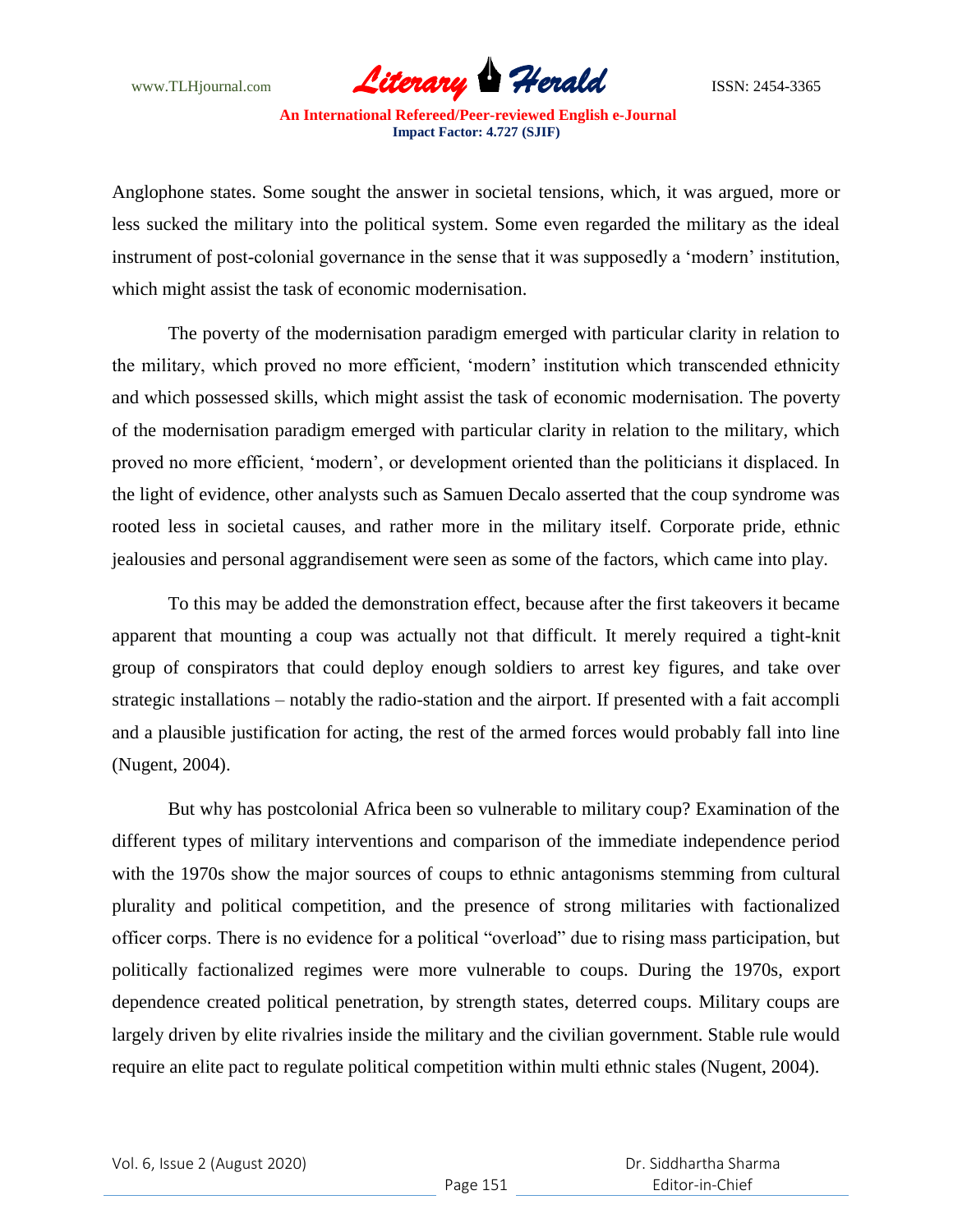

# **DISCUSSION**

Coup d"état is overdone phenomenon in African societies. Many African writers make out of coup d"état a concluding sentences their novels. And both *A Man of the People* and *The Beautyful Ones Are Not Yet Born* ended with the military coup. Achebe states in his novel: "Overnight everyone began to shake their heads at the excesses of the last regime, at its graft, oppression and corrupt government: newspapers, the radio, the hitherto silent intellectuals and civil servants everybody said what a terrible lot; and it became public opinion the next morning. And these were the same people that only the other day had owned a thousand names of adulation, whom praise - singers followed with song and talking – drum whenever they went. Chief Koko in particular became a thief and a murderer, while the people who had led him on – in my opinion the real culprits took the legendary bath of the hornbill and donned innocence". (p. 148)

The novel"s end, so far as the political theme is concerned, offers a rational for postponement problems have been identified and brought to the attention not only of the people but also of the world. (Killam, 1969)

*A Man of the People* attracted considerable attention when it was published because the military take – over in Nigeria in January 1966, the month of novel"s publication. The novel had, and sill has, topicality. There is no necessary correlation between topicality and art: often a novel achieves the status of art when it transcends the local and the particular. The closing paragraph of the book suggests a generalization about human experience, which the events have been. Earlier in the novel Josiah, a local trader, a supporter of Nanga"s party in Odili"s village, is driven from the village for stealing. Josiah returns at the time of the election, a powerful influence with Nanga"s support. When the military coup takes place and political parties are abolished, the members of the former party are wholly discredited, among them Chiefs Nanga and Kolo (Achebe, 1966).

The closing paragraphs of the novel reveal Achebe"s assessment of the specific circumstances the novel dramatizes while at the same time suggesting the appropriateness of

|  | Vol. 6, Issue 2 (August 2020) |
|--|-------------------------------|
|--|-------------------------------|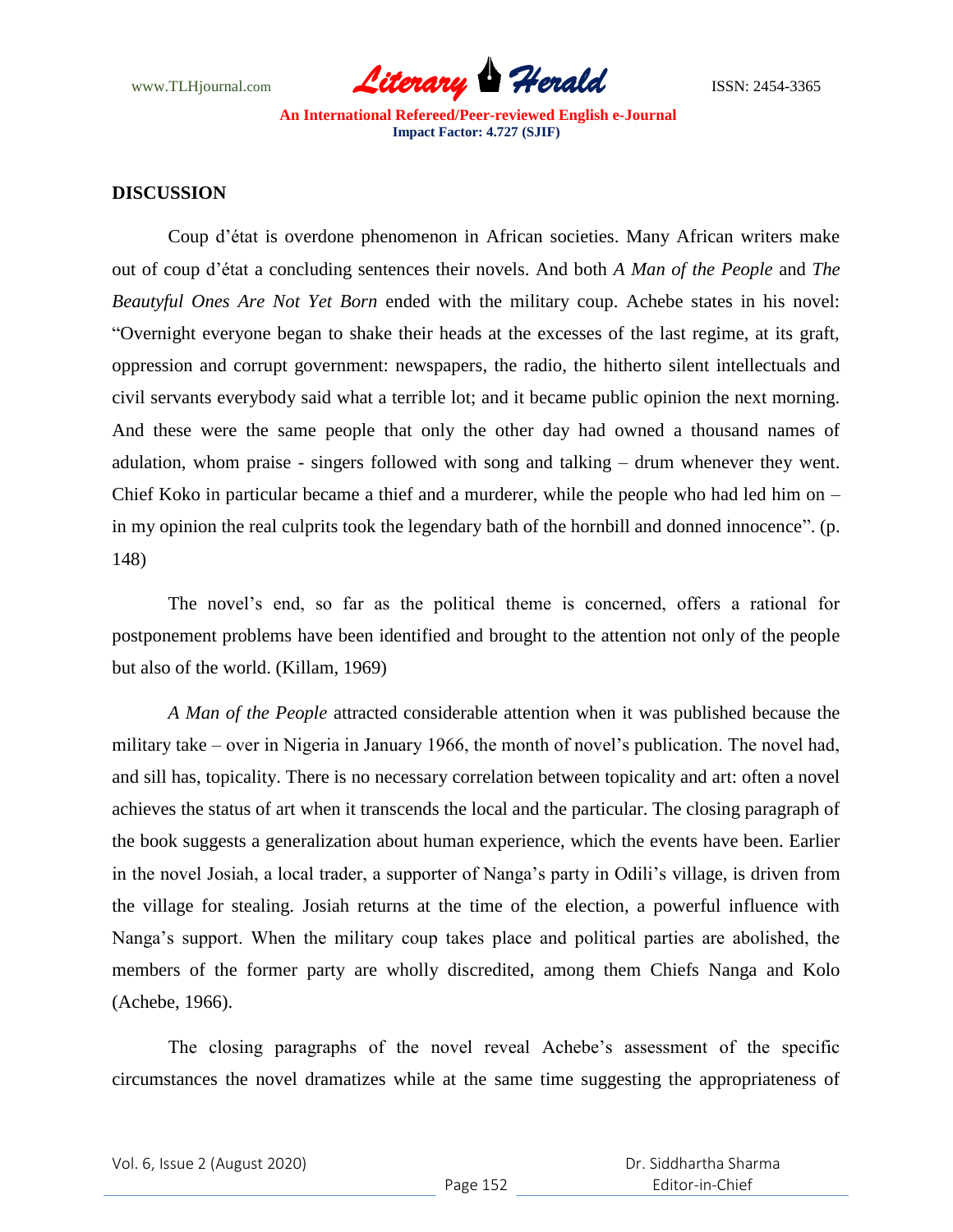

such an assessment to any situation where similar conditions obtain. The terms of reference are local, the application general. The irony is of a familiar kind: "Koko had taken enough for the owner to see, said my father to me.... My father"s words struck me because they were the very same words the villagers of Anata had spoken of Josiah, the abominated trader. Only in their case the words had meaning. The owner was the village, and the village had a mind, it could say no to sacrilege. But in the affairs of the nation there was no owner, the laws of the village became powerless". (Achebe, 1966, p. 148-9)

This closing paragraph of the novel shows Odili's surprise by his father's words, since they are the same of those of the villagers in Anata when they spoke of Josiah. In Odili point of view, he surmises that the villagers are unwilling to change what is going on in their nation. This problem can be characterized as an outcome of the lack of the national consciousness, no one feels any ownership that why the law of the village becomes powerless.

*The Beautyful Ones Are Not Yet Born* like *A Man of the People* ends with military coup. This coup meant a reaction against the misleading and mismanagement. It becomes clearly that the only solution, in which is these dictators is through military forces:

It was not until after eight o"clock that the other staff started coming in. When, at half past seven, not even the messengers had come, the man had wondered what could have happened, but in a while he took his mind off the mater. The messengers were, as usual, the first to arrive. One of them came in like a ghost, so quietly in fact that the man did not notice him till the other arrived. This one came whistling, which was not disturbing the man. But the other messenger shut his companion up. The second could not bear the silence long, and, walking around behind the man, he sighed very loudly and exclaimed, 'Ei, these coups! (Armah, 1968, pp. 156-7)

Of course, the military coup is the climax of *The Beautyful Ones Are Not Yet Born*. In the coup, which was staged in February 1966, Government ministers and high party officials are being arrested, and a cowering Koomson seeks refuge in the man"s bedroom. The man returns home from work to find a new look in his wife's eye: the look of respect and trust. At a time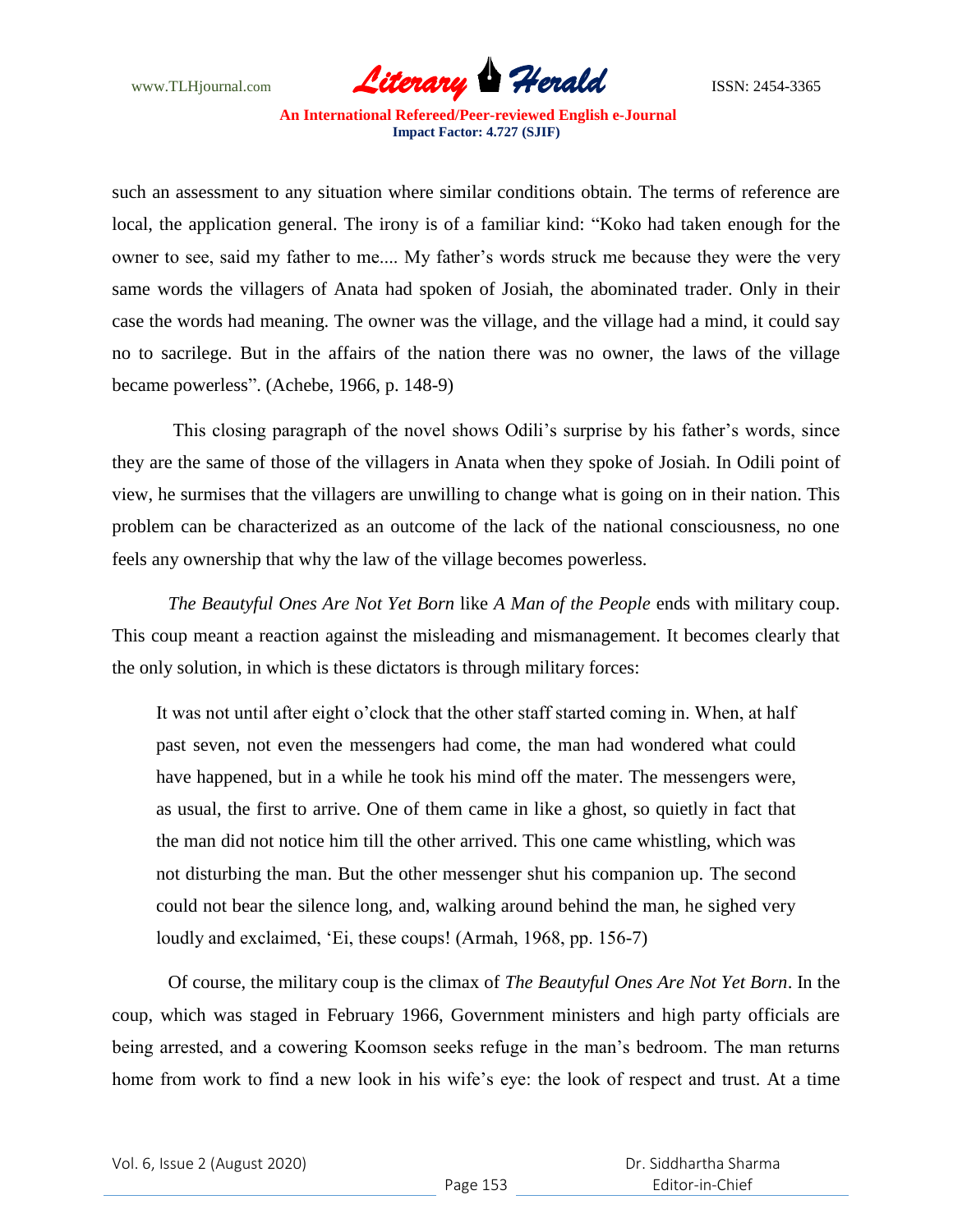

when those associated with the toppled regime walk in fear, the man walks tall and fearless. Koomson is so immobilized by an excessive fear, literally, an overpowering stench. Oyo now confesses to her husband: "I am glad you never became like him." (p. 165). Eventually, the military forces track Koomson to the man"s house, and Koomson and the man are forced to make their escape through the hole in the pit latrine in the man"s house. This latrine is so descript and stinking that the man himself prefers to use the latrine at work, another oversubscribed latrine. It seems a fitting end to Koomson and this likes of him, considering the use of excrement as a leitmotif in this novel: from shit to shit (Esty, 1999).

The phenomenon of coup d"état is usually shown in African novels. In a novel, which is written by Malawian, David Rubadiri"s *No Bride Price*, contains further condemnation of the African politicians. Government ministers are shown living in luxury and employing their top civil servant. Those leaders who seemed so virtuous and dedicated when the country was struggling for independence now seem totally unscrupulous, immortal and worthless. When the army launches a coup and takes over control of the nation, people rejoice that a new era has. They agree with the General of the Army who states his first radio broadcast that:

Over the past three years much harm has been caused by the people you elected to rule you. Not only has there been corruption, murder and injustice but their policies and love of power had forced them to use all means to destroy the people. Whole generations of young people have been turned into monsters, trained to be destroyed of the souls of our formerly simple and great people. (Rubadiri, 1961, pp. 155 – 156)

For African nations afflicted with such soul-destroying politicians, the only solution possible in this novel is military rule. The fact that many African nations actually turned to such a solution to rid themselves of corrupt politicians indicates that the literature written in Africa after independence accurately reflects Africa"s new mood of disillusionment with its former heroes. (Lindfors, 1994)

### **The Cause of the coup**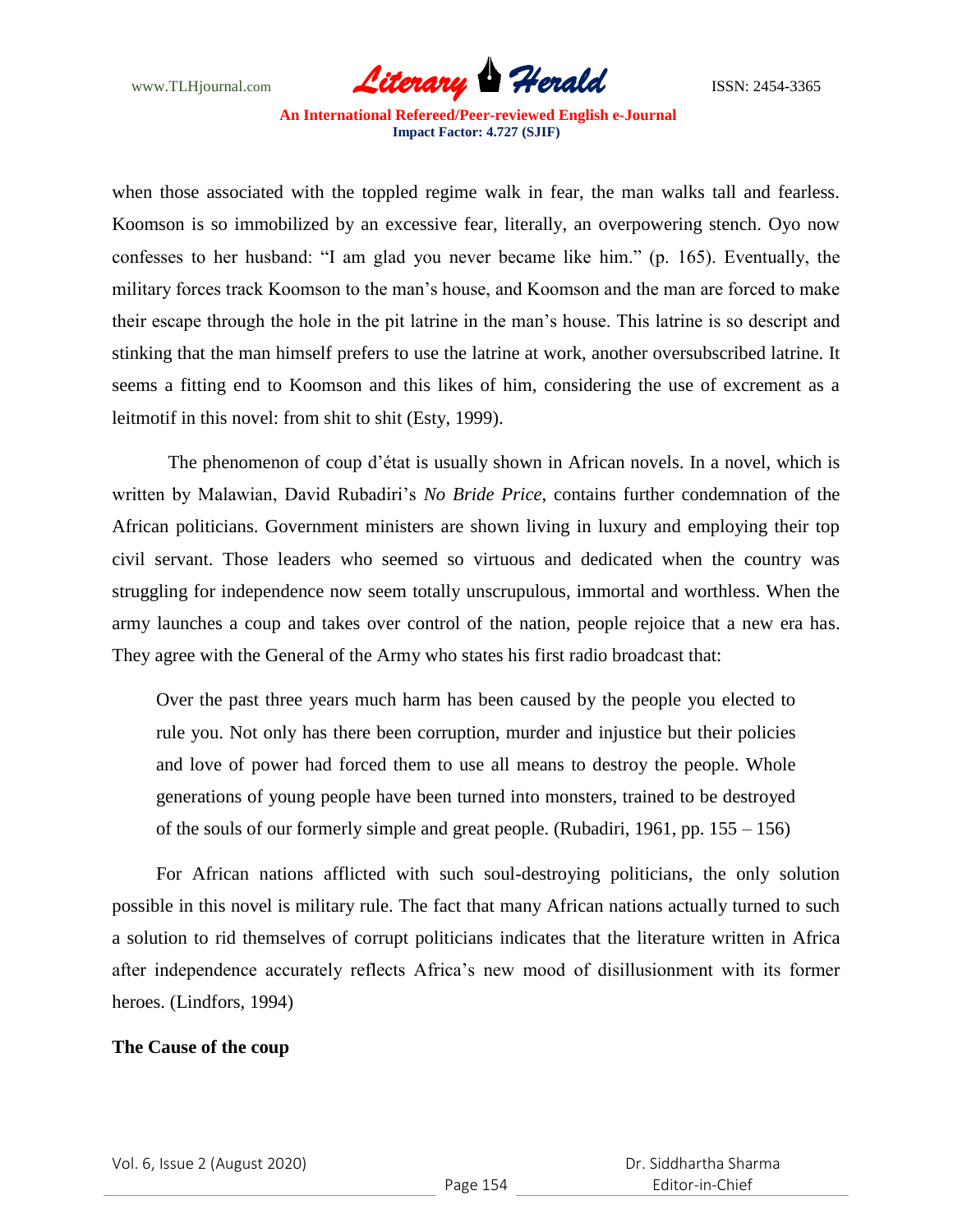

In both *A Man of the People* and *The Beautyful Ones Are Not Yet Born*, the military coups were caused by the mismanagement of the leaders. And the masses realized that the only way of removing these embezzlers is to stage a coup. In *A Man of the People*, the military coup came after the election days, which many have believed as unfair. No, the people had nothing to do with the fall of our government. What happened was simply that unruly mobs and private armies having tasted blood and power during the election had got out of hand and ruined their masters and employers. And they had no public reason whatever for doing it. Let's make no mistake about that. (Achebe, 1966, p. 144)

And this estimate is confirmed towards the end of the book. Max is killed on Election Day by Chief Koko"s thugs. Eunice, Max"s fiancée, killed Koko in turns. Nothing has changed in the country as a result of the election: "Meanwhile the Prime Minister had appointed Chief Nanga and the rest of the old Cabinet back to office and announced over the radio that he intended to govern and stamp out subversion and thuggery without quarter or mercy. He assured foreign investors that their money was safe in the country, that his government stood "as firm as the Rock of Gilbraltar" by its open-door economic policy". (p. 143)

But ironically, Marx achieves in death what he would not likely have achieved in living. "The fighting which broke out that night between Max"s bodyguard and Chief Kolo"s thugs … struck a match and lit the tinder of discontent in the land" (p. 143). The chaos, which follows, is subdued by the army, which "obliged us by staging a coup at that point and locking up every member of Government," (p. 143). Then, and only then, does the "body politics express a concern over the national situation in which until this time they had existed contentedly.

# **Aftermath of the coup**

The result of military coup is usually discontent and chaos. In *A Man of the People*, Achebe did not give us any information about the aftermath of the coup. All what he said is that "the military regime had just abolished all political parties in the country and announced they would remain abolished "until the situation became stabilized once again". They had at time announced the impending trial of all public servants who had enriched themselves by defrauding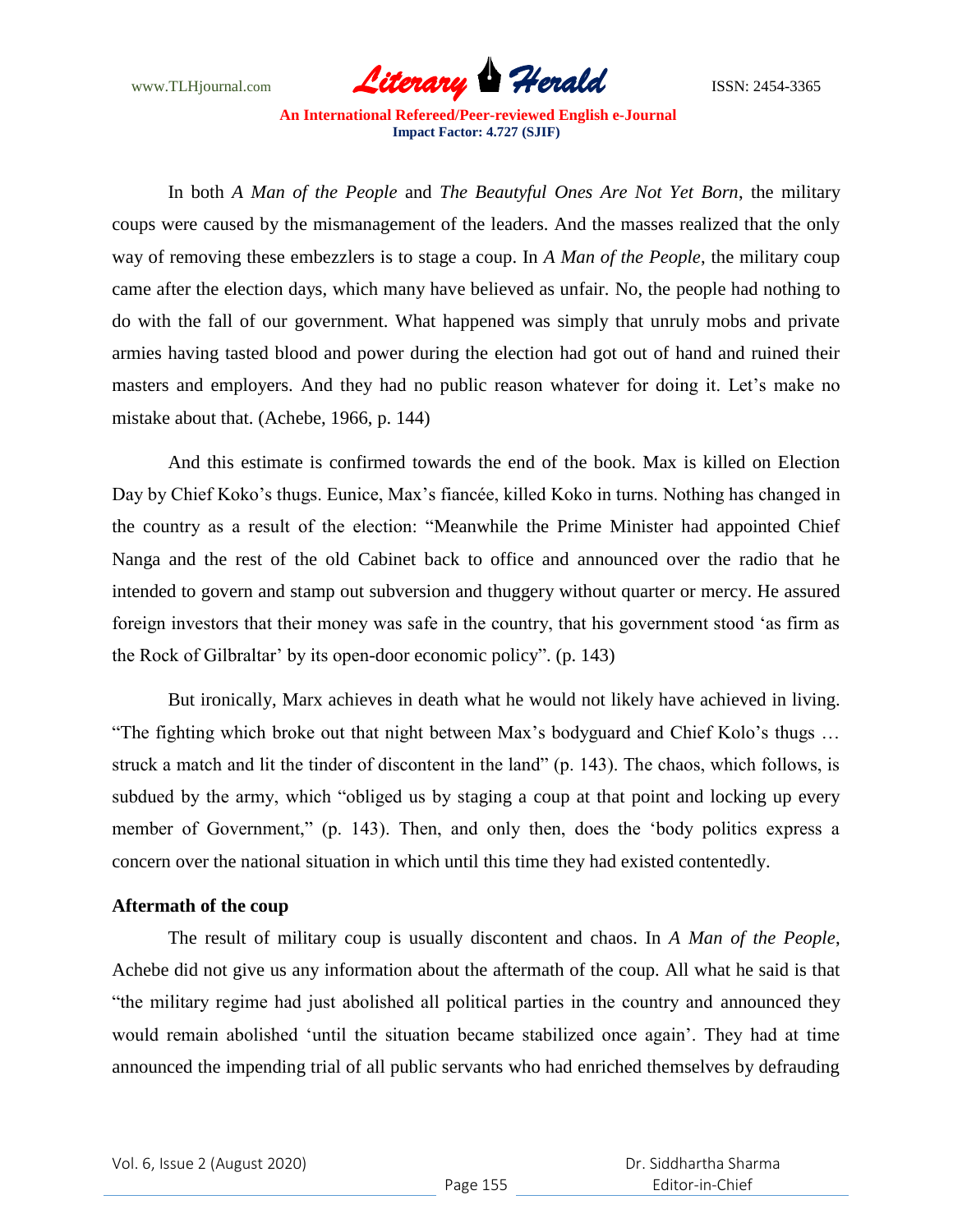

the state. The figure involved was said to be in the order of fifteen million pound". (Achebe, 1966, p.  $147 - 148$ 

But in *The Beautyful Ones Are Not Yet Born*, the readers have seen different drama from what they have seen in *A Man of the People*. Armah tries to make his readers know what has happened after the solution, which is military coup. When military coup was staged the Man knows, however, that there will not be very much of a change. He states:

In the life of the nation itself, maybe nothing really new would happen. New men would take into their hands the power to steal the nation"s riches and to use it for their own satisfaction. That, of course, was to be expected. New people would use the country"s power to get rid of men and women who talked a language that did not flatter them. There would be nothing different in that. That would be a continuation of the Ghanaian way of life. (Armah, 1968, p. 162)

Teacher believes that there is no change or what called the apes of the apes: No difference at all between the white men and their apes, the lawyers and the merchants, and the apes of the apes, our party men. And after their reign is over, there will be no difference ever. All new men will like the old (p. 89).

At the end of the novel, in the wake of Koomson"s humiliation, Armah seems finally to endorse the protagonist's stubborn resistance to the excremental current. The coup's immediate aftermath reconsolidates the man"s ethical selfhood and restores his domestic harmony. In the last scene, he glimpses bearing the slogan "*THE BEAUTYFUL ONES ARE NOT YET BORN*" and a pained flower that is "solitary, unexplainable, and very beautiful" (183). Many readers have seized on the slogan and flower as symbols of political hope – an interpretation made all the more attractive in that it would seem, at long last, to transcode excrement from the residue of colonial debasement into the fertilizer of a beautiful postcolonial future. Armah, however, is not so optimist. (Esty, 1999)

Despite personal and domestic reconciliation in his own life, the protagonist is left in despair. The latest coup (like independence itself) promises only an exchange of one overfed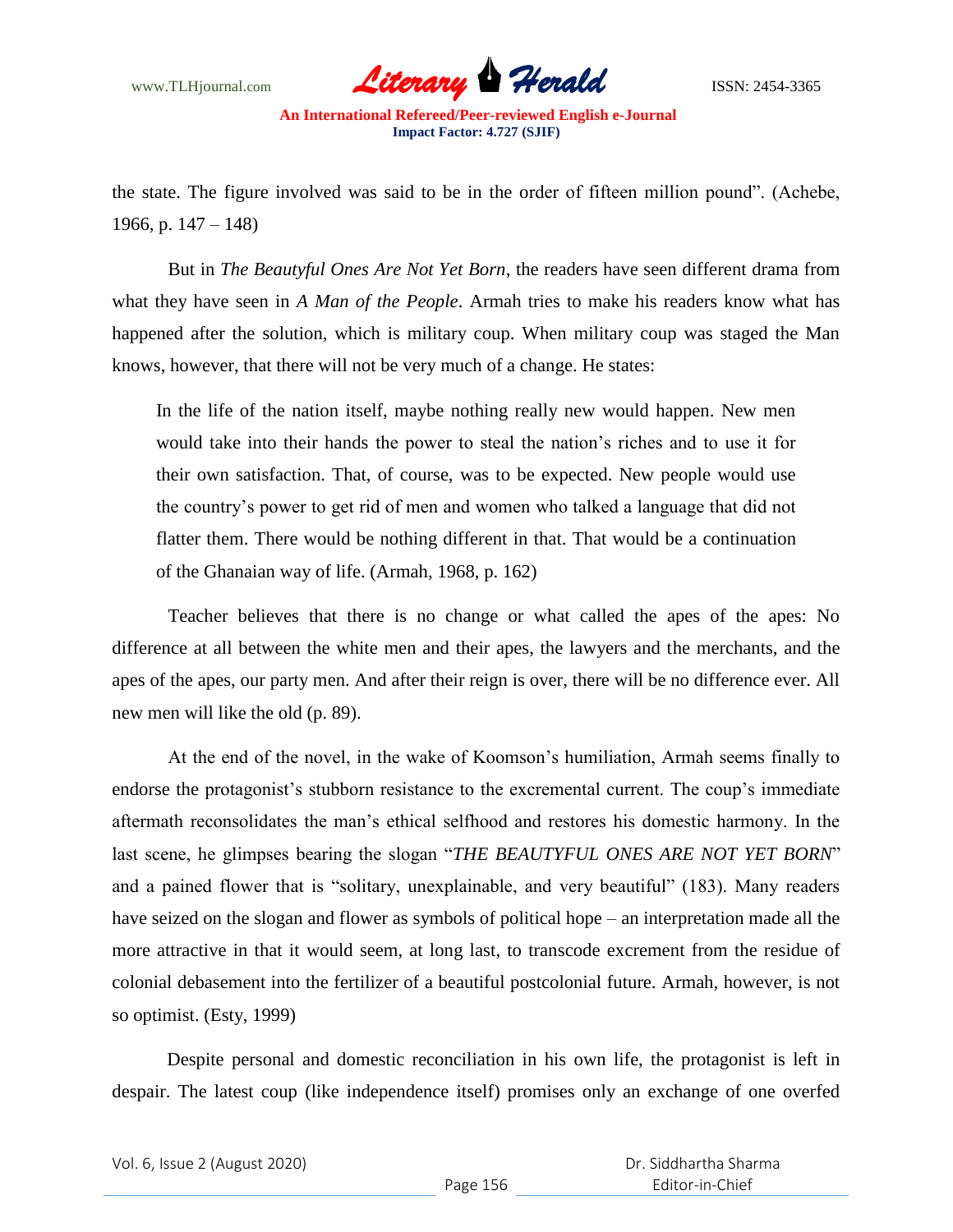

exploiter for another; in real collective terms, nothing has changed. Indeed, Armah combines his closure symbols – flowers and latrine – precisely to signify the inadequacy of the protagonist"s merely individual (and familial) horizon of closure, beyond which would lay the possibility of wider social regeneration. Consider, from this perspective, the protagonist's groping insight:

Were there not some proverbs that said the green fruit was healthy, but healthy only for its brief self? That the only new life there ever is comes from seeds feeding on their own rotten fruit? What, then, was the fruit that refused to lose its acid and its greenness? What monstrous fruit was it that could find the end of its life in the struggle against sweetness and corruption? (p. 145)

Living only for and as his own "brief self", the protagonist clings to an ethicalindividualist perspective. Despite misgivings about his own – limiting status, he sees no other option for to yield to the dialectical and communal urgings of history (to the growth and rot of an uncertain "new life") seems in an era of neo-colonial corruption, like sinking into the abyss. As a bottom line Armah thought that the military coup, not more that the apes of the apes or what he called new style, old dance (Armah, 1968).

### **The concept of militarization**

Militarization is a sign of the existence of a large malaise in modern Africa. It is one manifest response to the problems that African governments have face since independence – score resources, poor economic performance, wide and growing dissatisfaction and cynicism, vulnerability to external pressure and manipulation, and domestic instability. This, in turn, leads to wider dissent, greater instability, and more determined use of repressive force. It is not an automatic response. Some African governments have sought other solution to their perceived problems. But militarization is a common fall-back for governments in trouble (Rotberg, 1988).

Militarization, expressed as a form of military build-up, and it can be characterized by several indicators – armed force levels, military expenditures, arms imports, arms production, wars, and military regimes. We cannot deal with all these indicators here, but a few will serve to illustrate the general point. (Rotberg, 1988)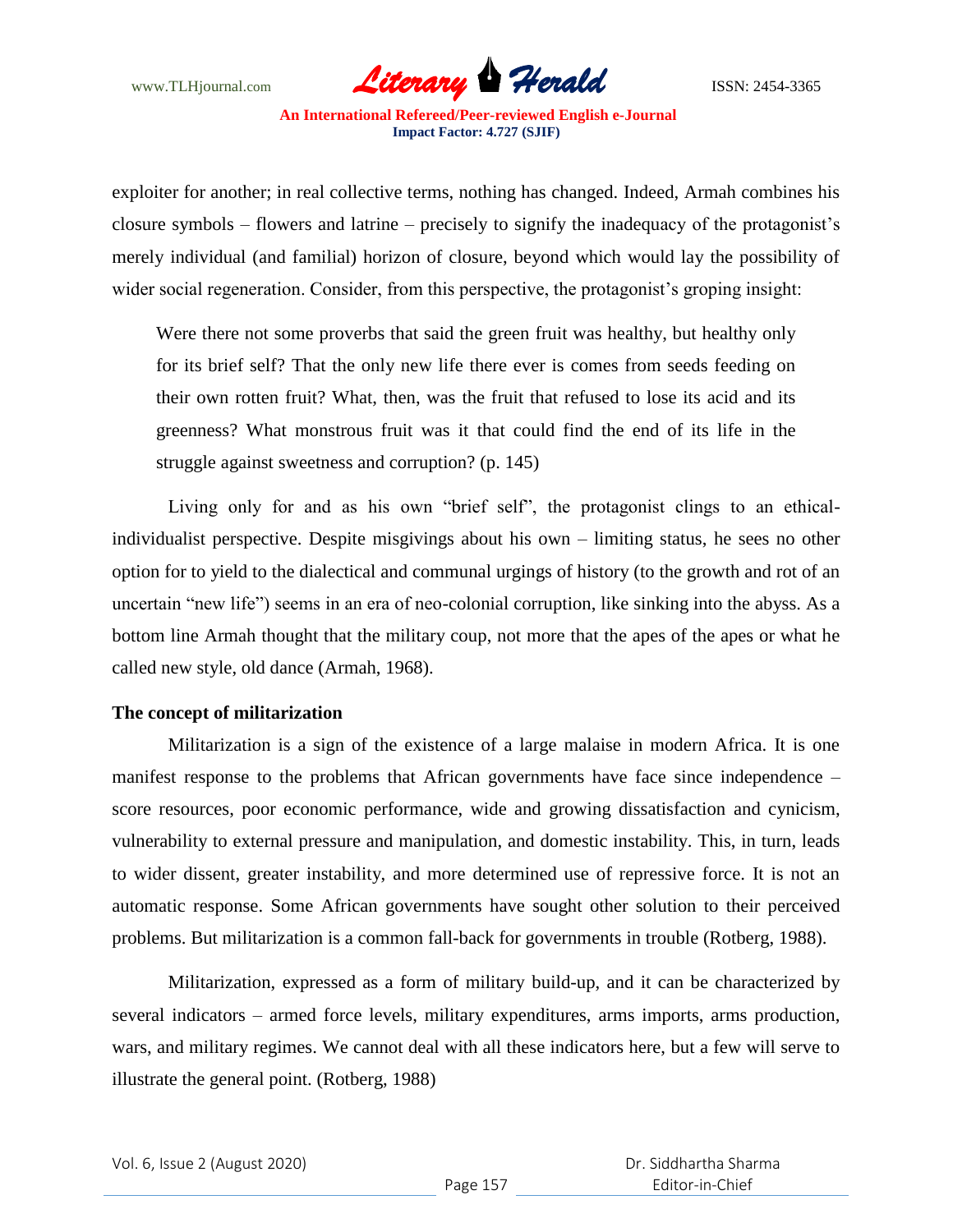

The concept of militarization was practiced in A *Man of the People* and *The Beautyful Ones Are Not Yet Born*. This force was viewed as the only solution that can surmount the chaotic situation in post-independence African societies. This phenomenon is vividly expressed by Armah and Achebe. In *A Man of the People* and *The Beautyful Ones Are Not Yet Born* the authors tried to make their reader know that the malaise that is privileged cannot be changed unless the intervention of the military. This intervention usually caused by the reluctant of the leaders to relinquish power.

# **CONCLUSION**

In both A *Man of the People* and *The Beautyful Ones Are Not Yet Born*, coup d"état was the only possible solution to remove African leaders from the rainy season. Armah and Achebe were very exasperated by the vast socio-political contradiction in their nations, this leads them to make out of coup d"état full stops for their novels. Achebe was very frustrated by the deplorable situation. He says that "things have got to such point which there is no other answer, no way you can resolve this impasse politically, the political machine had been so abused whichever way you pressed it, it produced the same result. And therefore another force had to come in." (Killam, 1969, p. 85) This is one of the reasons that push him to conclude the novel with the military coup as a solution the malaise in his country, and as a solution for any situation which is similar.

In *The Beautyful Ones Are Not Yet Born* coup d"état is the climax of the book. This coup has been staged as a reaction against the mismanagement. Armah and Achebe they differ in their coups, Achebe did not show his readers the aftermath of the coup and Armah did. Armah gave a clear picture of the result of the coup; he believed that there is no change or what he called the apes of the apes. Armah was very pessimist about African leader"s ways of ruling. He concluded that new men would take into their hands the power to steal the nation"s riches he concludes pessimistically that is the Ghanaian way of life. (Armah, 1968 p. 162)